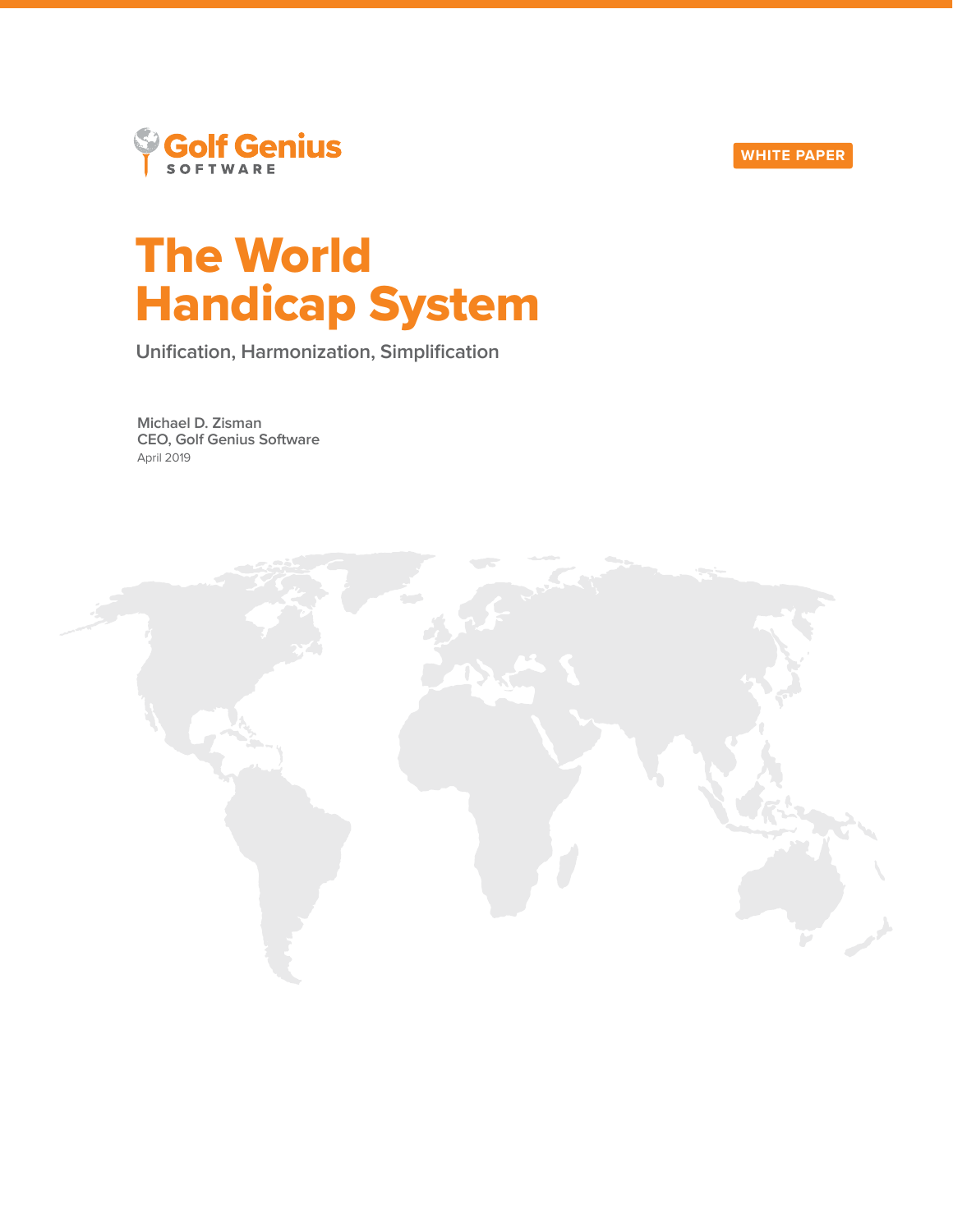## **Contents**

The opinions expressed in this paper are those of Golf Genius Software LLC, and do not necessarily represent the views of The R&A, the USGA or any other handicapping authority.

©2019 Golf Genius Software

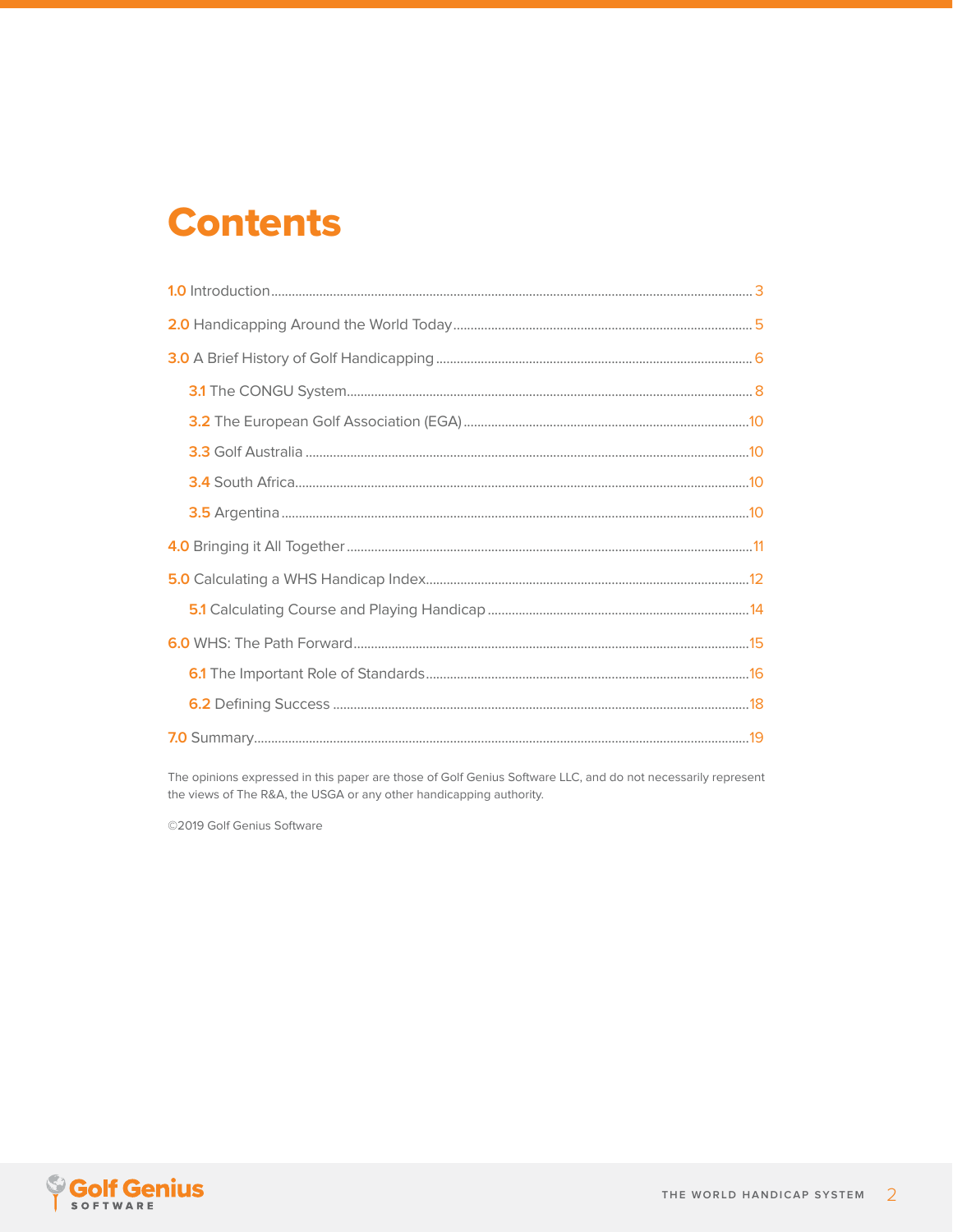<span id="page-2-0"></span>

Golf is one of the few sports or games where participants of widely different skill levels can compete with each other and both the accomplished player and the less gifted player can have a very enjoyable time and a satisfying competition.

It's not unusual for a golf match to be decided by the final putt on the last hole. Why? Because golf handicaps serve to "level the playing field" among players of varying skill levels. With handicapping, a dominant player faces the genuine possibility of losing to a golfer who rarely breaks 100 because the 100-scorer might be allocated, or "given", 28 strokes. The talented golfer carrying a zero handicap must overcome his fellow competitor's 28 stroke advantage to prevail. Most golfers would agree that a fair system of assigning handicaps results in more excitement and enjoyment on the course.

Every handicapping system uses some method of analyzing past scores to estimate a player's ability, which is expressed as a handicap. In most sports, such as tennis or football, there is no way to "equalize" the players. Today, not all of the 50 million golfers around the world have an official handicap but a significant number do. Almost all golfers who compete at golf clubs have a handicap in order to participate in club events.

Determining how to evenly match golfers is a daunting challenge. Should our high handicapper really be allocated a 28 stroke advantage? Why not 27 strokes or 29? It's clear the outcome of a competition could depend on the "fairness" of a precise number. Achieving fairness is what underpins the methodology of modern handicapping systems.

Solving the complex problem of determining fair golf handicaps involves forecasting, or making predictions about the future based on past and current trends. Forecasting is both science and art. The science dimension is part of the management science field and has been well developed over the past several decades. Consider this simple example:

**In London it rained for 100 straight days, followed by four beautiful sunny days. Your challenge is to forecast, or predict, tomorrow's weather.** 

- **•** It almost always rains in London, so it will probably rain tomorrow. John predicts rain.
- **•** We get some good weather in London, and, it usually lasts about a week. Mary predicts sunny.

Mary is much more influenced by the most recent "observations" than is John. Expressed a bit more scientifically, in predicting the future, how much does one consider newer observations and discount older observations? There is no right answer. In this example, it's clear Mary discounts the past more than John does. But we can't be certain she has accurately predicted tomorrow's weather.

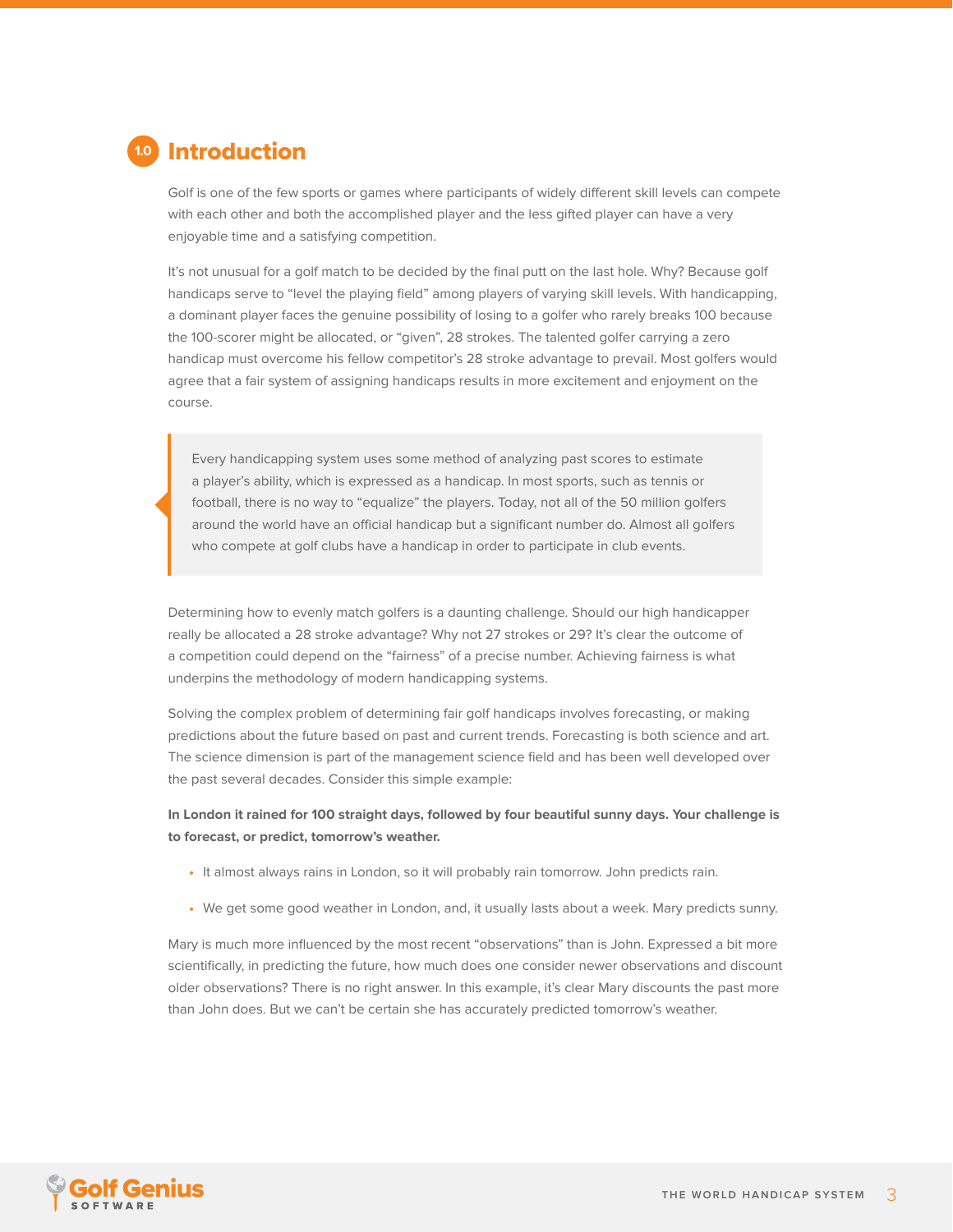Golf handicapping systems have evolved over the years, and today there are six handicapping systems managed by six National Associations. They all function well but are oftentimes incompatible. For example, when a golfer from England with a CONGU handicap (Council of National Golf Unions, the system used in the U.K. countries and a number of others) visits the U.S. to compete at a U.S. golf club, there is no satisfactory way to translate his or her CONGU handicap to a USGA course handicap at a specific course. The USGA handicapping system and CONGU are both excellent systems, but they are fundamentally incompatible. While it is quite easy to translate kilograms to pounds, it is not really possible to translate a CONGU handicap to a USGA course handicap.

To address the problems of incompatibility and inconsistency, in 2015 the USGA and The R&A set out to harmonize the various handicapping systems used around the world. Their ambitious goal was to develop a single system that would bring together the best of the various methods.

Since the USGA and the The R&A are together responsible for governing the Rules of Golf, it is fitting for these organizations to take on the formidable task of bringing together six handicapping systems to develop a single system acceptable to all jurisdictions. The result of this multi-year effort is the World Handicap System (WHS), scheduled to be adopted by National Associations beginning in 2020. Not only does WHS unify the handicapping systems in use today, it also simplifies golf handicapping. In many important ways, WHS abides by the famous quote attributed to Albert Einstein: "Everything should be made as simple as possible, but not simpler". **In the case of WHS, the simplification is as much an accomplishment as the unification.**

The purpose of this paper is to provide a perspective from a golf industry supplier on the history of golf handicapping, including the development of WHS, the implications for National Associations charged with administering WHS, and the golfers who will ultimately benefit from WHS.

Golf Genius Software (GGS) is a worldwide supplier of tournament management software, handicapping systems and other software tools to the golf industry. These solutions help golf professionals be more efficient while delivering an exceptional golf experience to their members and visitors. Over the past decade, the Golf Genius Tournament Management System has supported most of the major handicapping systems used around the world. GGS brings a worldwide perspective to understanding WHS and assisting National Associations in implementing the technology needed to support WHS. In our view, WHS brings together the best features of the various handicapping systems used today. Golf is a game played around the world, and one of the joyful parts of the golf experience is meeting and competing with golfers from other countries. There is strong camaraderie among golfers wherever they play, and a unified handicapping system will have a very positive impact on the game of golf.

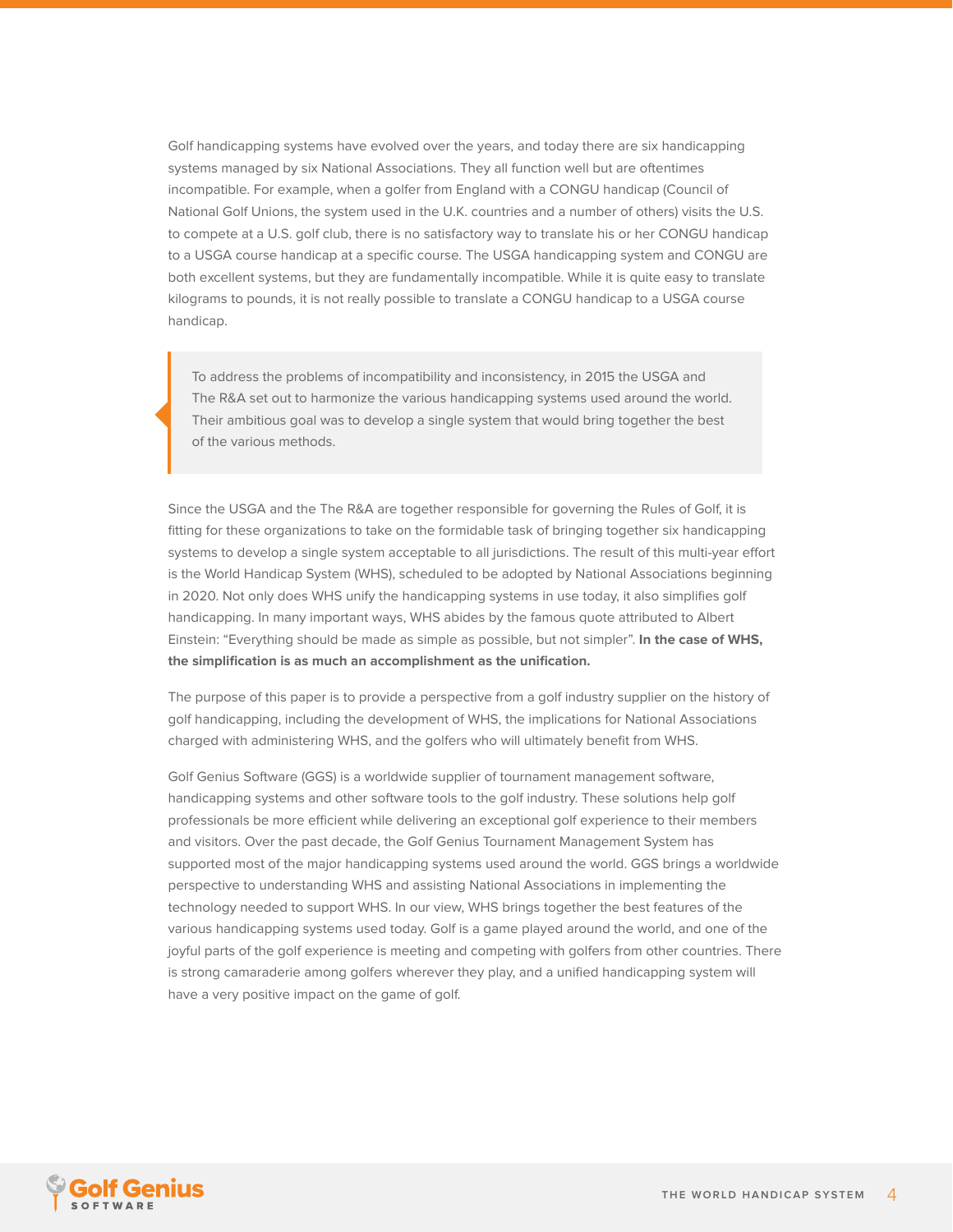### <span id="page-4-0"></span>Handicapping Around the World Today **2.0**

**At the present time, there are six handicapping systems in use.**



These are depicted in the graphic above (courtesy of The R&A and USGA). The systems used by the United States Golf Association (USGA) and the U.K. based Council of National Golf Unions (CONGU) are the basis, in various combinations, for the other four systems (Argentine Golf Association, European Golf Association, Golf Australia, and the South African Golf Association).

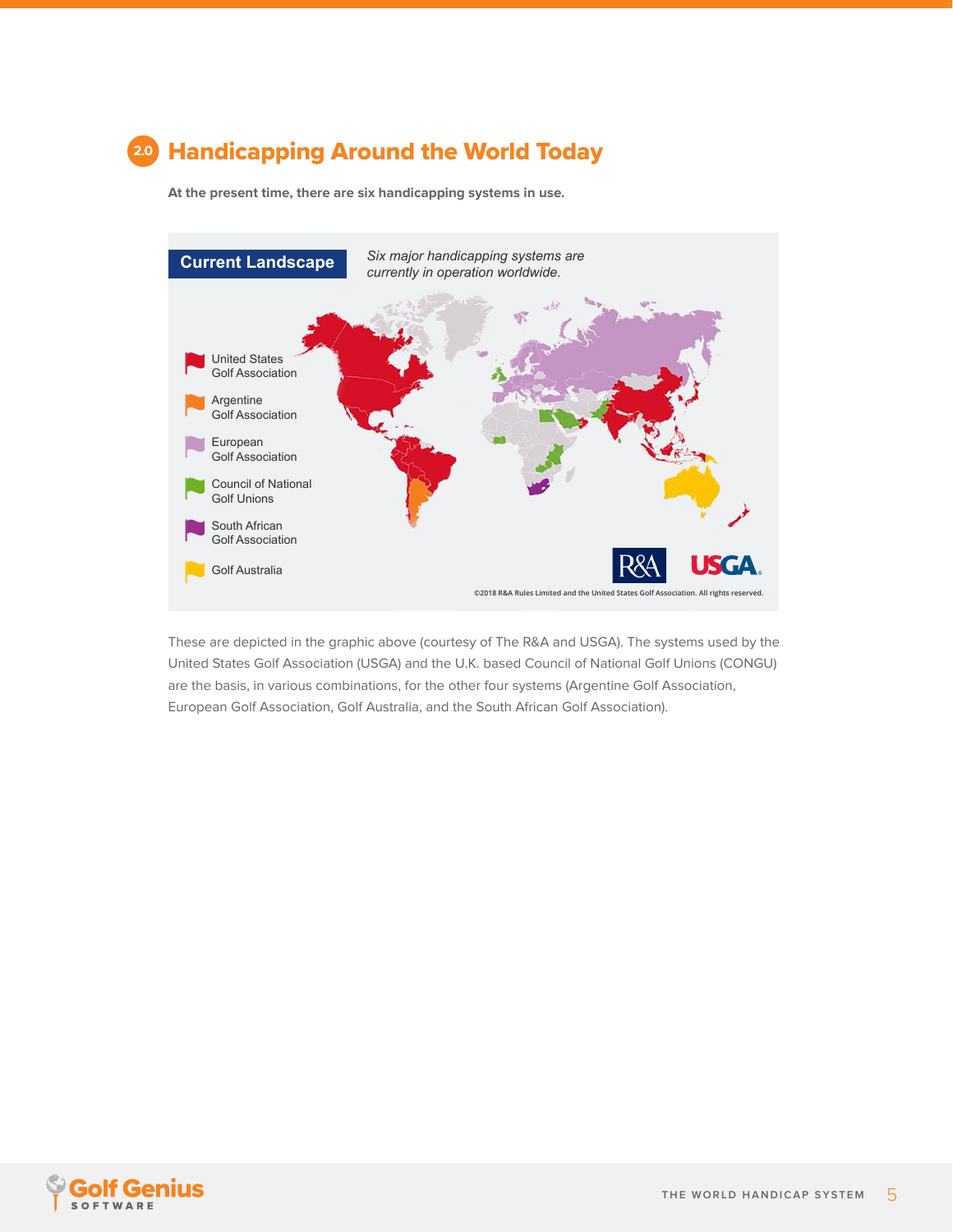<span id="page-5-0"></span>![](_page_5_Picture_0.jpeg)

The USGA introduced the course rating system almost 40 years ago, along with a handicapping method based on the USGA course rating system. Fundamental to the course rating system is the idea that every tee on a golf course has a course rating and a slope rating.

#### Course Rating vs. Slope Rating

- $\triangleright$  Course rating is the score one would expect from a scratch golfer  $-$  a golfer who normally plays to par.
- **Slope rating** is an adjustment for the "bogey golfer", someone who bogeys (scores par plus one stroke) on most holes.

To understand why slope rating is important, consider two golf holes, both 380 yards long to a wellbunkered green. One hole is a straight 380 yards, but the other hole has a severe dogleg at 240 yards. For a scratch golfer, the playing strategy is similar in both scenarios: drive the ball 250 yards, make a 130-yard approach shot to the green and two-putt. But most recreational golfers cannot drive the ball 240 yards, so for them these two holes play very differently. It's unlikely that most bogey golfers would score par on a hole demanding a 240 yard drive that would leave them in position to reach the green in two shots. Integrating the concept of a course rating to measure the difficulty of a hole for a very good golfer, together with a slope rating that adjusts for the less accomplished golfer, was a major innovation and has clearly enabled golfers of different skill levels to compete on a fair basis.

The USGA course rating system is licensed to many National Associations and has been adopted by the WHS board. The decision to license the intellectual property for the course rating system was made in order that this method be incorporated by all National Associations as a foundational element of the World Handicap System.

The USGA also developed a handicapping methodology that builds on the course rating system. Every handicapping system must estimate a player's ability based on scoring history. As we illustrated with our London weather forecast example, the difficult challenge is to predict the future based on the past. The USGA system considers only the last twenty scores for a player. How a player scored before the recording of the most recently posted twenty scores has no bearing whatsoever on a player's handicap index (with some exception made for tournament scores). Each score is converted to a "differential" compared to a scratch (or zero handicap) golfer by adjusting for both the course rating and slope rating of the tee played. The highest ten differentials are discarded, and the remaining ten are averaged. That average is then multiplied by 0.96. (The actual calculation is a bit more complicated, but this explanation captures the essence of the process.) Note that an index is not representative of a player's average play, but rather it represents his or her best rounds — something like the fourth or fifth best score out of twenty. This number is often referred to as an

![](_page_5_Picture_8.jpeg)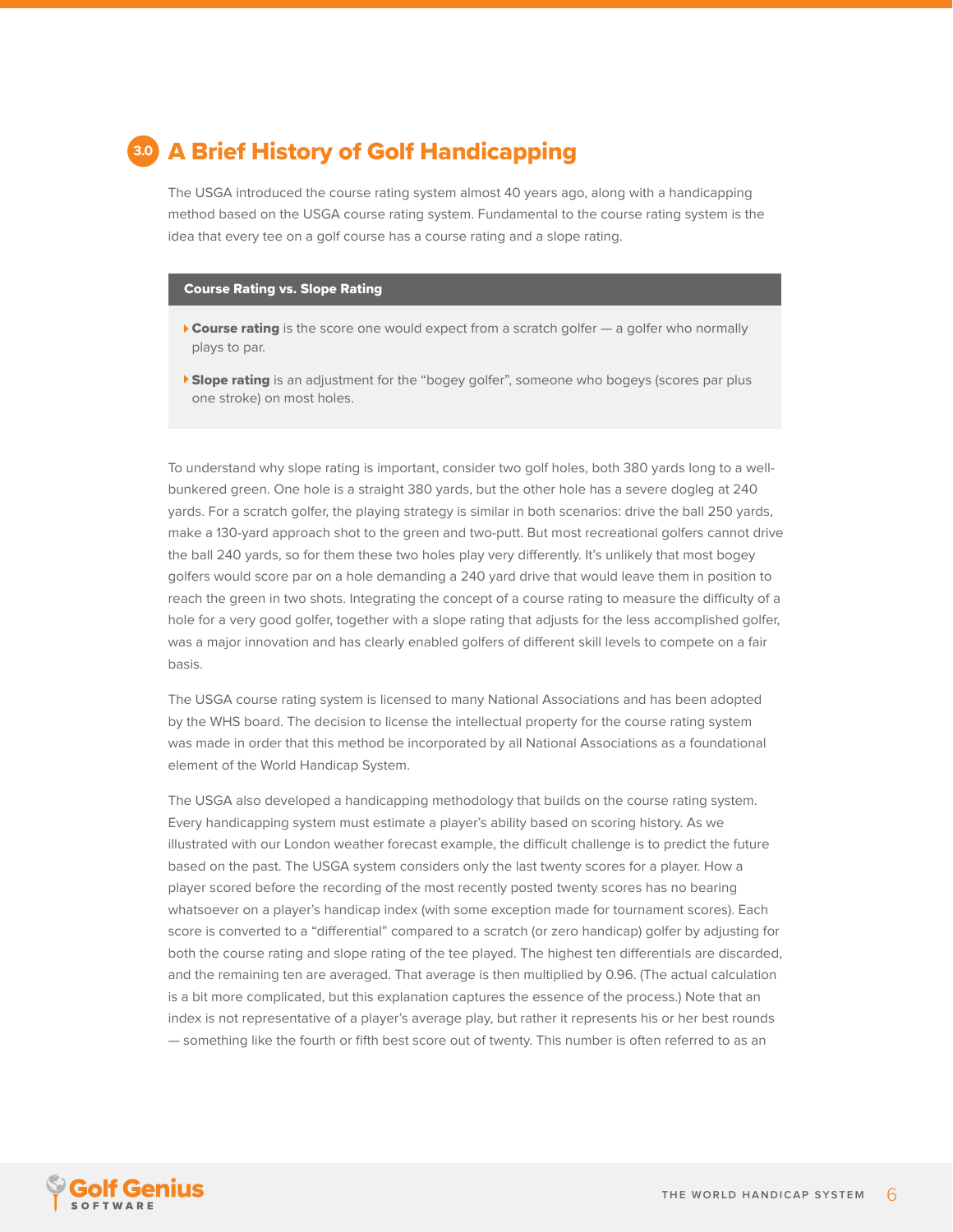"aspirational" handicap index. A player should play to his or her handicap about twenty to twentyfive percent of the time. Handicap indexes are calculated and published according to a "revision cycle", which is typically twice per month in the U.S.

A key aspect of a USGA handicap index is "transportability" to any golf course that uses the USGA course rating system. A player's USGA handicap index can be converted to a course handicap at any course/tee by adjusting the index by the slope rating for a particular tee. A player with a handicap index of 10.4 might have a course handicap of 12 on a difficult course/tee and a course handicap of 9 on an easier course/tee.

This means that player A at club A and player B at club B can play a fair competition at club C because each player's index, even if it consisted only of scores from their home club, can be translated into a course handicap at club C. There is no doubt that the course rating system developed by the USGA was a very key advance in making the "art" of handicapping more of a "science".

One shortcoming of the USGA system is that there is no formal adjustment for unusual playing conditions such as strong winds or rain. Courses are rated for their most prevalent conditions, but may play "harder" or "easier" in unusual conditions. However, if a course is playing harder than is typical, it's likely that a player's differential for that round would not be in the top ten differentials and would therefore be discarded. Moreover, the USGA system employs a method known as "equitable stroke control", or ESC. ESC "caps" the maximum score a player can record on a hole as a function of the player's course handicap—typically one, two or three strokes above par.

Any handicapping system is predicated on the integrity of players posting their scores and doing

so accurately for every round of golf they play during the active season. Some golfers are known colloquially as "sandbaggers" because they post only their high scores to maintain a high handicap for competitions. Other golfers have "vanity handicaps" because they're inclined to post only their low scores. The sandbagger problem is dealt with to some extent in the USGA system by performing a separate calculation if there are two or more tournament denoted scores that have a differential three or more strokes better than the player's handicap index. This calculation will then reduce the player's index as per the USGA Handicap Manual. In the USGA system, all scores are to be posted, and those recorded in a formal competition are denoted as tournament scores. If a golfer tends to have lower scores in competitions, the alternate calculation works to reduce the index toward the tournament results.

The USGA handicapping system has "no long-term memory". It considers only the player's most recent twenty scores, and is derived from the USGA course rating system, a precise methodology for determining the difficulty of a course/tee for both the scratch golfer and the higher handicap golfer.

![](_page_6_Picture_7.jpeg)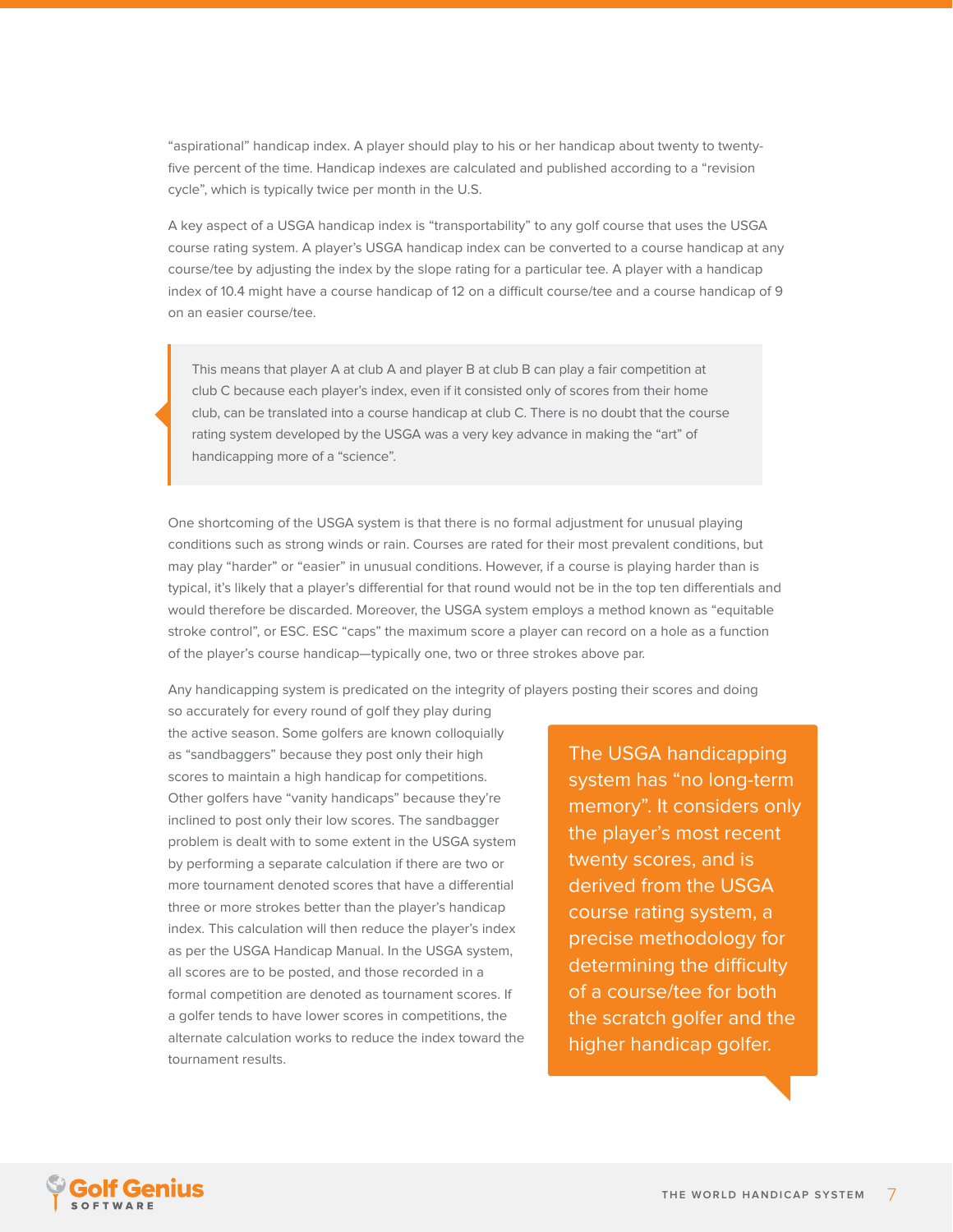<span id="page-7-0"></span>![](_page_7_Picture_0.jpeg)

The current CONGU system was adopted in 2003 (and in 2004 by the Ladies Golf Union) but its roots go back to the Royal and Ancient's initial handicapping efforts in 1924.

**The last edition of the CONGU specification is 123 pages long and deals with numerous unusual conditions. It is fundamentally different than the USGA system in a number of important ways:**

- **•** There is no notion of basing a handicap on the past twenty scores or any number of scores. CONGU is a smoothing system whereby a handicap is a function of a player's current handicap and a newly recorded score. The CONGU "buffer zone" model determines the extent to which the new score influences a player's handicap. A new handicap is calculated after every "competition round". A standard report posted on the bulletin board of a U.K. club will show exactly this — previous handicap, today's score, new handicap.
- **•** CONGU adjusts handicaps after every competition round by using buffer zones and is based on the concept that the higher a player's handicap, the wider the dispersion of "normal" scores we would expect from that player. Conversely, the lower the handicap, the higher the skill level, and the more consistent the record of expected scores. If a player records a score above her buffer zone, her handicap will increase slightly; a score below the buffer zone will cause a handicap reduction. Handicaps can go down quickly but move up slowly, as indicated in the following CONGU table for buffer zones:

|                             | <b>Exact</b><br><b>Handicap</b> | If Nett Differential is   |                          |                                                                                                |  |
|-----------------------------|---------------------------------|---------------------------|--------------------------|------------------------------------------------------------------------------------------------|--|
| <b>Handicap</b><br>Category |                                 | <b>Within Buffer Zone</b> | <b>Above Buffer Zone</b> | <b>Below Buffer Zone</b>                                                                       |  |
|                             |                                 | No change                 | Add                      | <b>Subtract for each</b><br>stroke below                                                       |  |
| 1                           | Plus to 5.4                     | $0 to +1$                 | O.1                      | O.1                                                                                            |  |
| $\overline{2}$              | 5.5 to 12.4                     | $0 to +2$                 | 0.1                      | 0.2                                                                                            |  |
| 3                           | 12.5 to 20.4                    | $0 to +3$                 | 0.1                      | 0.3                                                                                            |  |
| $\overline{4}$              | 20.5 to 28.0<br>[20.5 to 28.4]  | $0$ to $+4$               | 0.1                      | 0.4                                                                                            |  |
| $\left[5\right)$            | [28.5 to 36.0]                  | $[0 to +5]$               | [0.1]                    | [0.5]                                                                                          |  |
| Club Handicap               | 28.1 to 54.0<br>[36.1 to 54.0]  | $0$ to $+5$               | 0.1                      | 0.5 for each of the<br>first 6 strokes below<br>and 1.0 for each<br>additional stroke<br>below |  |

**•** Consider Handicap Category 3 for players with exact handicaps of 12.5 to 20.4 (an exact handicap is a handicap to one decimal place and is stored that way). If a player with an exact handicap of 15.0 scores up to three strokes over his handicap (net differential of 18.0 to be precise), no adjustment is made to his handicap. However, if he scores just one stroke below his handicap, his handicap is reduced by .3 strokes. If he scores four shots over his handicap, his handicap is increased by just .1 stroke. **"Down quickly, up slowly" is an important concept in all handicapping systems.**

![](_page_7_Picture_7.jpeg)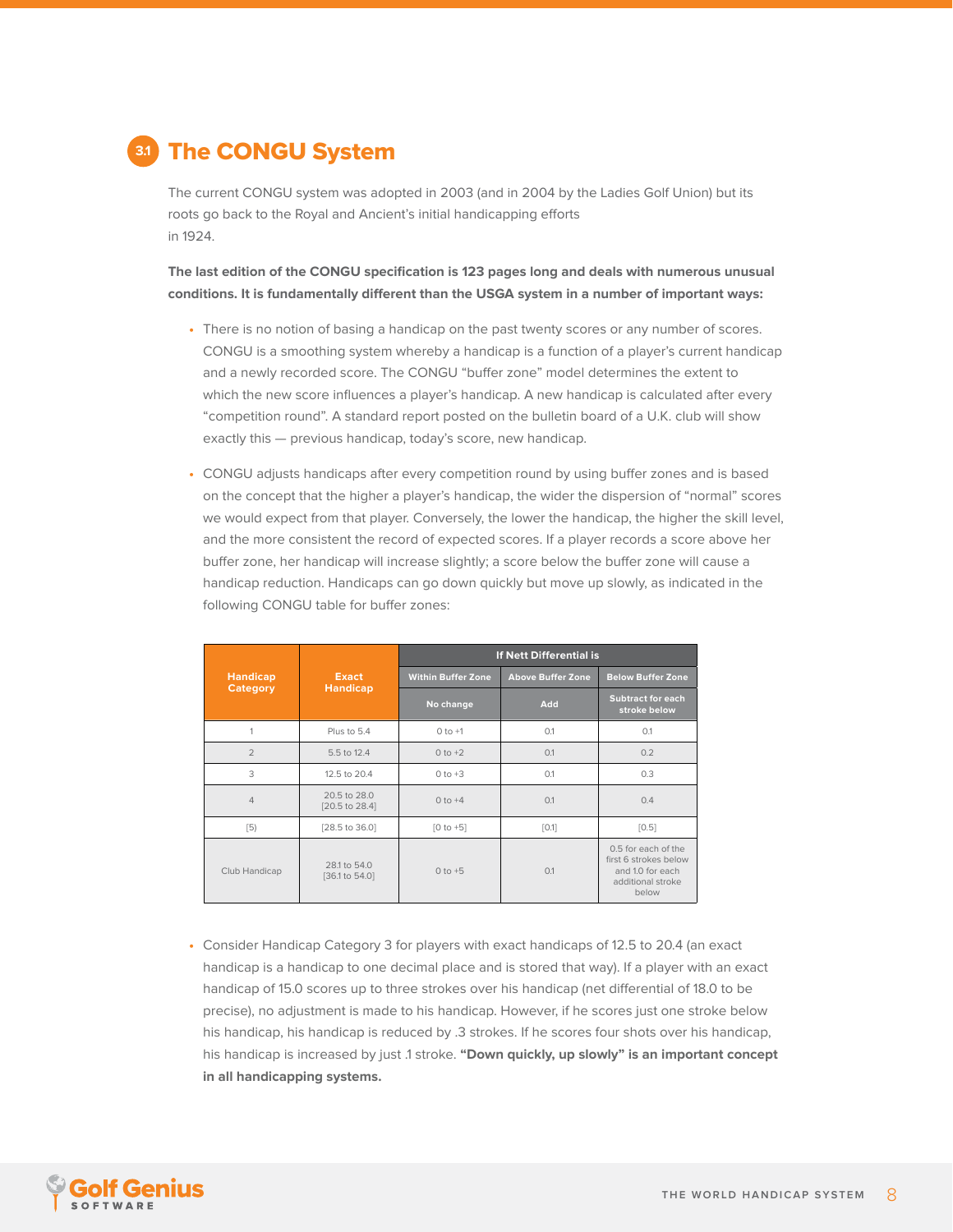Herein lies the essential difference between the CONGU and USGA systems. What happens when a CONGU player with an exact handicap of 15.0 posts scores with a differential of 18 for the next twenty rounds? Because each round is in the player's buffer zone, the handicap will remain at 15.0. But in the USGA system, the handicap index would begin to move up, at the latest after the eleventh round posted, and after twenty rounds, the handicap index would increase from 15.0 to 17.2. CONGU handicaps are much "stickier" than USGA handicaps, reminding us that forecasting is both an art and a science.

- **•** CONGU has no concept of slope rating to deal with bogey golfers.
- **•** CONGU has a concept of competition rounds that are used for handicap calculations. A club identifies specific events as handicap qualifying events. "Recreational" rounds do not enter into handicap calculations, whereas golfers using the USGA system are required to post all rounds played in a course's defined posting season—unless the player was playing alone. The USGA was roundly criticized when "playing alone scores" were no longer deemed acceptable for posting. In fact, this has long been common practice in other handicapping systems and is an element of the international harmonization process for WHS.
- **•** CONGU provides for unusual conditions adjustments, as do some handicapping systems other than the USGA system. CONGU uses a statistical method to determine if a set of scores played on a particular day at a course/tee are unusually high or low compared to what one would expect. If that is the case, a Competition Scratch Score (CSS) is determined by adjusting the Standard Scratch Score (SSS), which is generally equivalent to a USGA course rating. In essence, the course rating (SSS) is adjusted up or down a few strokes to adjust for unusual playing conditions such as high winds.
- **•** CONGU has a concept of an Exceptional Score Reduction (ESR) to reduce a handicap if a sequence of two or more unusually low scores (relative to the player's handicap) are recorded in a calendar year.
- **•** In the U.K., handicapping calculations are made at the club level, and handicaps are then communicated to the Central Database of Handicaps (CDH) in each country. This is feasible in the CONGU system because a new handicap is simply calculated from a current handicap and the latest score. With WHS, it is likely that each National Association will be responsible for operating a handicap calculation service accessible by golfers and clubs.

![](_page_8_Picture_6.jpeg)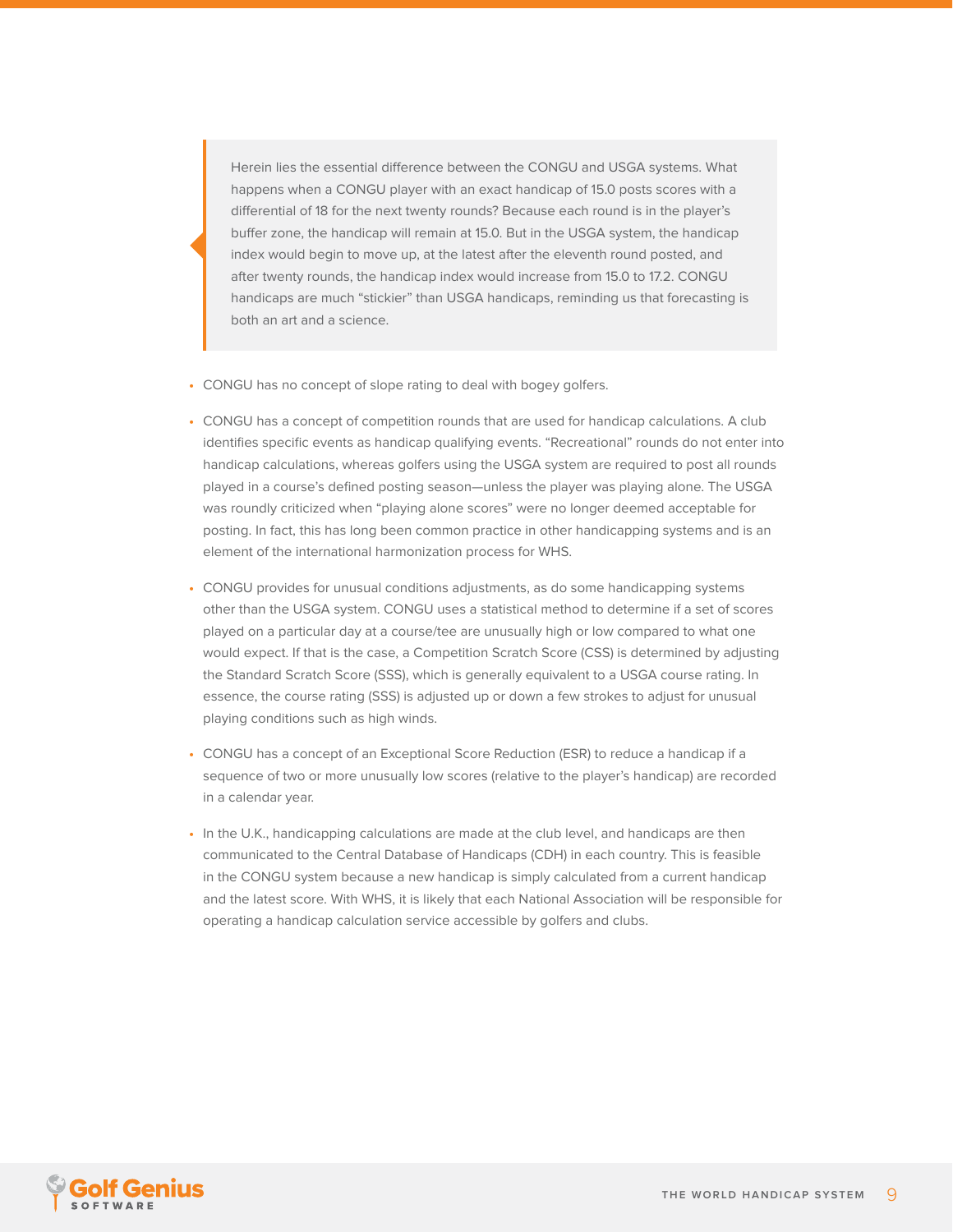### <span id="page-9-0"></span>The European Golf Association (EGA) **3.2**

EGA is an interesting blend of the USGA system and CONGU. It incorporates both the USGA course rating system and the CONGU method of calculating handicaps based on buffer zones. It provides for unusual conditions adjustment with a "computed buffer adjustment" (CBA), but does not provide for exceptional score reductions.

#### Golf Australia **3.3**

Golf Australia (GA) uses most of the concepts of the USGA system, but instead of using the average of the ten best of twenty scores (differentials, to be precise) multiplied by .96, GA uses the average of the best eight of twenty differentials, multiplied by .93. Hence, the GA systems is even more "aspirational" than the USGA system. The GA system, like EGA, has an unusual conditions adjustment called DSR (daily scratch rating), but does not have automated exceptional score reduction (although there is a manual process for dealing with exceptional scores).

#### South Africa **3.4**

GolfRSA handicapping is based on the USGA course rating system and uses the USGA method of best ten of twenty differentials multiplied by .96. It deals with two or more exceptional scores in the past twenty scores but does not have any form of unusual conditions adjustment.

### Argentina **3.5**

The handicapping system in Argentina uses the USGA course rating but no slope rating. A player's handicap index is based on the average of the best eight rounds of the most recent sixteen rounds. There is no adjustment for unusual conditions or exceptional scores.

[The six systems are summarized in a table in Appendix A, courtesy of the The R&A and the USGA.](#page-19-0)

![](_page_9_Picture_9.jpeg)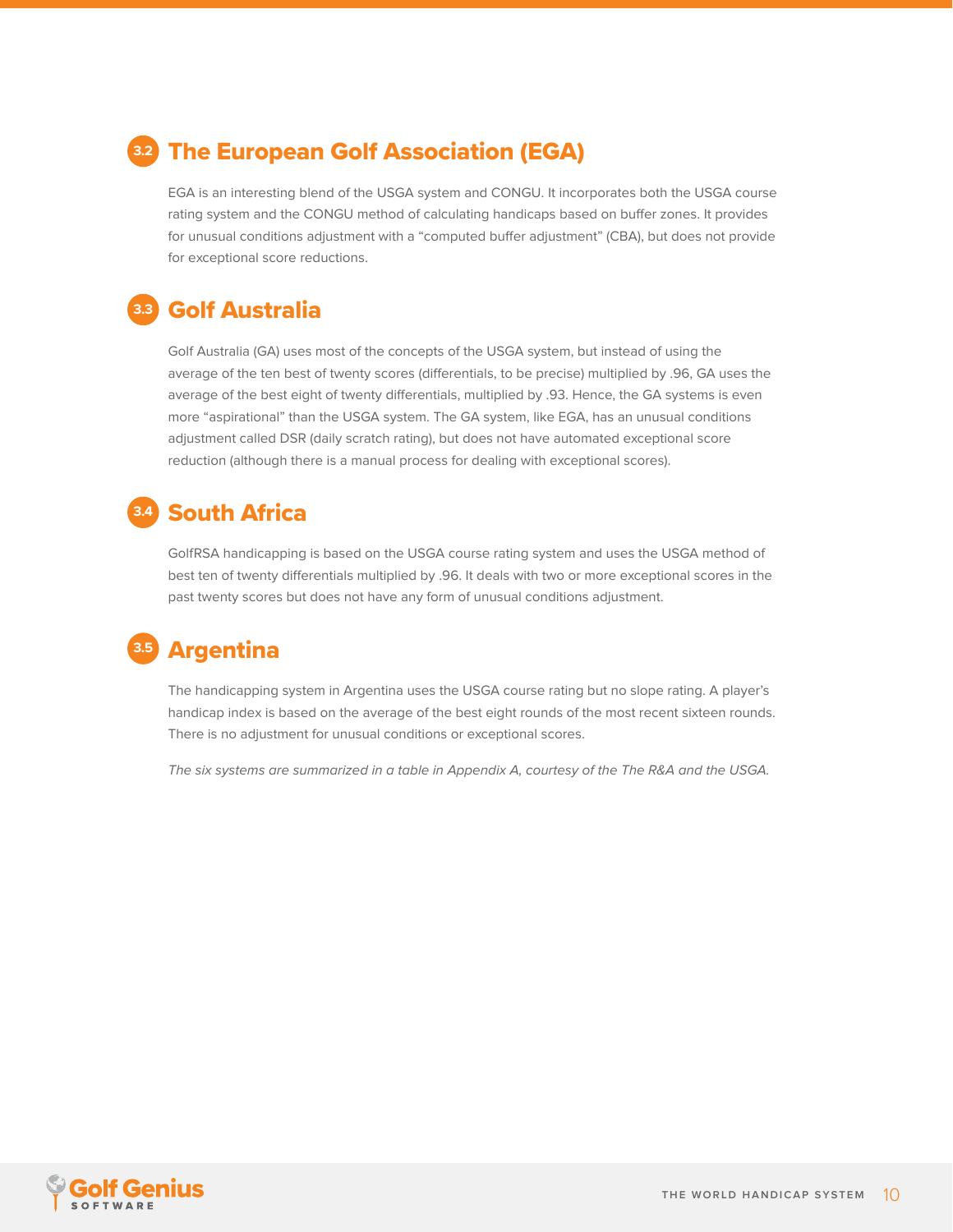<span id="page-10-0"></span>![](_page_10_Picture_0.jpeg)

In 2018, the USGA and The R&A announced the World Handicap System with a rollout set for 2020. The singular achievement of WHS is that it will unify the six distinctly different handicapping systems.

WHS is not a compromise solution, but a harmonization of the six systems, bringing together the essential strengths of each. Very importantly, WHS will also simplify the entire system. In our view, this simplification is as important as the harmonization.

When examining any of the today's existing systems, one has to be impressed by the level of refinement and treatment of detail that has evolved over time. How do you handle 9-hole courses, incomplete rounds (only fourteen holes played, for example), scores not "returned", preferred lies, adjustments when playing from different tees, which rounds factor into a handicap calculation, etc.?

#### Even considering all these fine points, what really distinguishes the systems are four major factors:

- **1. Are handicaps adjusted based on some function of the past twenty scores (USGA), 1 or is a smoothing function used with buffer zones (CONGU)?**
- **2. Is there a capability to deal with adjustments for atypical weather or other unusual 2 playing conditions?**
- **3. Are exceptionally low scores, compared to a player's handicap, used to quickly 3 reduce a player's handicap?**
- **4. Is there a method to constrain a handicap from rising too rapidly over some 4 prescribed timeframe?**

Without question, the most fundamental difference is the USGA approach of calculating an index based on the most recent twenty scores versus the CONGU system reliance on buffer zones to adjust handicaps by employing a methodology such that handicaps go down quickly but move up slowly.

![](_page_10_Picture_10.jpeg)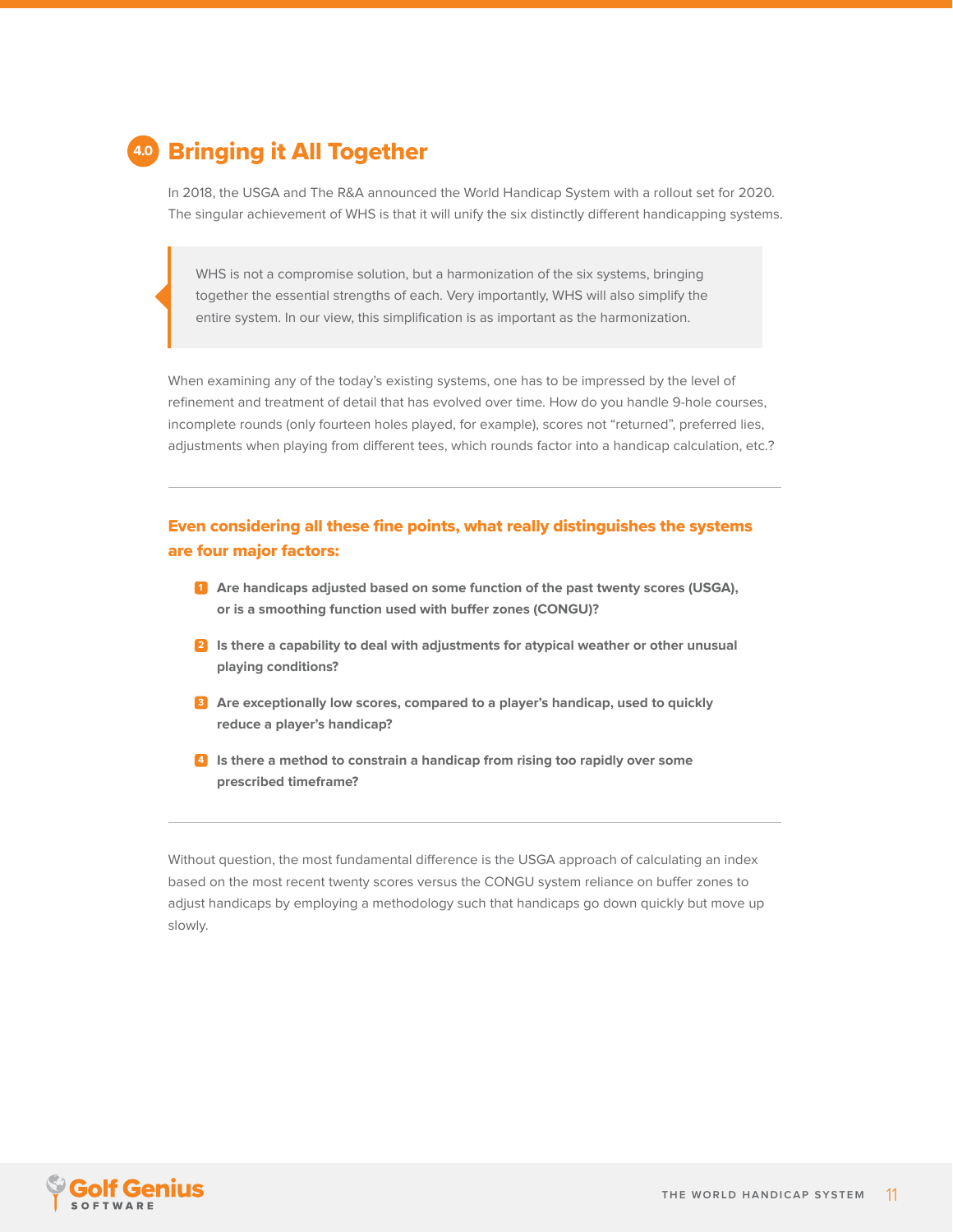### <span id="page-11-0"></span>Calculating a WHS Handicap Index **5.0**

Elegance is often defined as a "simple solution to a complex problem". By that definition, WHS is inarguably elegant. A great deal of credit goes to the system designers, who understood the refrain: "resist making perfect the enemy of good."

Once all National Associations implement WHS, there will be one uniform way to calculate a player's handicap index everywhere golf is played. The index can then be used to calculate a player's course handicap and playing handicap for all courses with a course rating and slope rating based on the course/tee being played and the type of competition.

#### **The process of calculating a WHS handicap is straightforward and summarized below:**

- **•** A **handicap index** is calculated based on a simple average of the best eight of the most recent twenty differentials based on "adjusted gross scores". There are no longer "magic numbers" like .96 in the U.S. or .93 in Australia. The buffer zones from CONGU are no longer used.
- **•** An **adjusted gross score** is determined by limiting the maximum score on a hole to net par plus two strokes ("net double bogey"). This scoring limit is familiar to golfers playing a Stableford format and now applies to all forms of play. If a player is allocated one stroke on a par 5 hole, the maximum hole score is 5+1+2=8.
- **• "Recreational rounds of play"** can be considered for handicapping purposes at the discretion of the National Association. This would represent a change for the U.K. countries if recreational rounds are adopted there.
- **•** An **initial handicap index** can now be calculated after scores for just 54 holes of play are posted, including any combination of 18-hole and 9-hole rounds. Until a player has a "fully developed" handicap based on twenty 18-hole equivalents, WHS specifies the number of best scores (differentials) to be averaged, ranging from one to eventually eight after twenty rounds are posted.
- **• Handicap indexes** are revised after every score posted, which is a significant change for golfers using the USGA system and today accustomed to a twice monthly revision cycle. These golfers will be encouraged to post scores immediately after each round (on the same day), but the system will still allow for posting scores for rounds played on dates in the past.
- **•** A **"playing conditions calculation" (PCC)** is performed daily for each course (but not each tee on the course) if there are submitted scores for eight or more complete 9 or 18-hole rounds from players with a handicap index of 36 or less. Like CONGU CSS, the DSR in Australia and

![](_page_11_Picture_10.jpeg)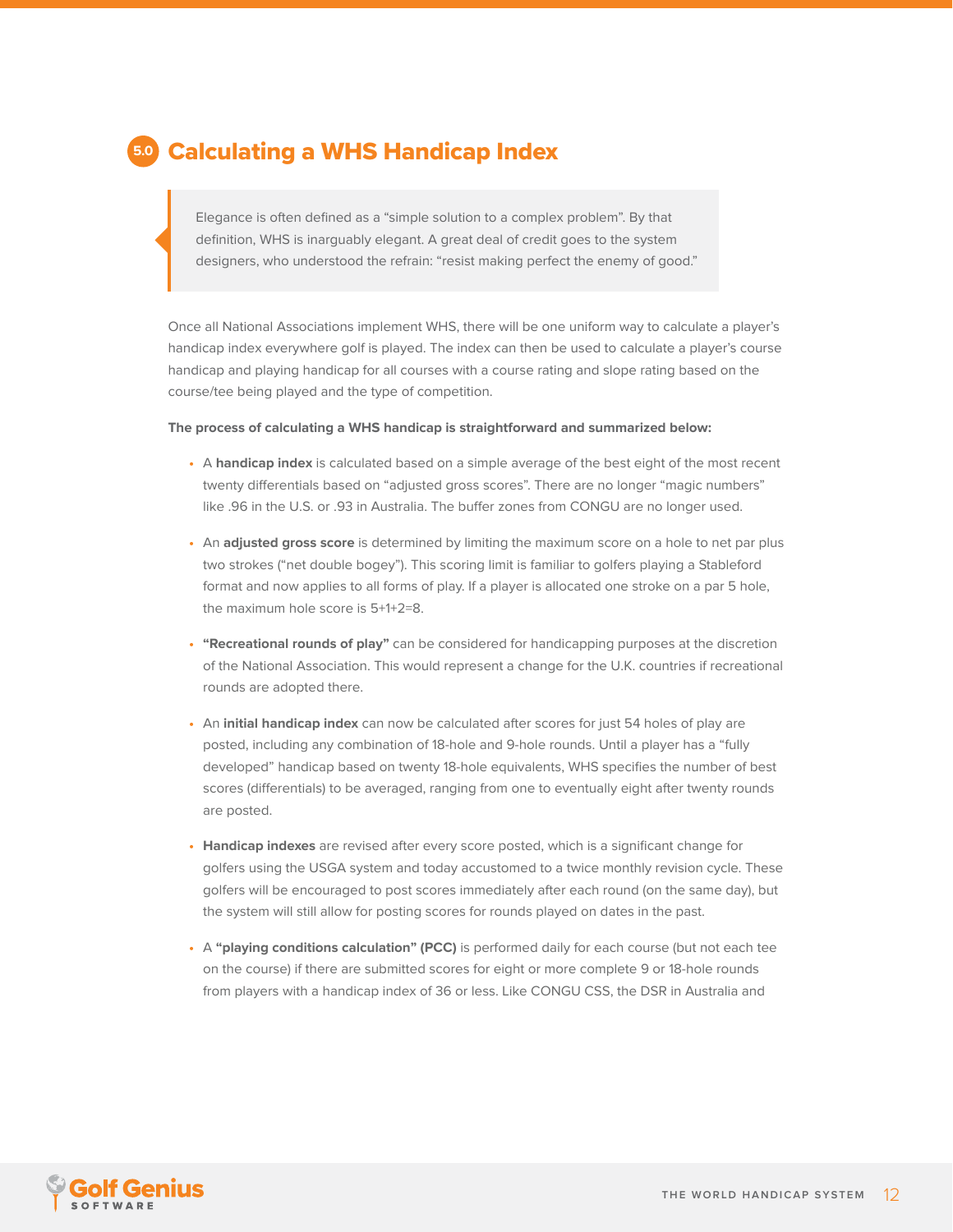CBA in the European system, the PCC is a statistical calculation used to determine if a significant number of players returned scores that were unusually high or unusually low compared to their expected scores. If so, PCC will adjust each player's differential for that day. The adjustment is limited both in increasing or decreasing the differential; the adjustment when a course is playing unusually hard can be to reduce the differential 1, 2 or 3 stokes, and the adjustment when a course is playing

It is clear that WHS is both a simplification and a harmonization of existing handicapping systems.

usually easy can be to increase the differential 1 or 2 strokes. The PCC should be performed at midnight in each time zone, and handicap calculations for prior day postings will be performed immediately after the PCC calculation is complete. Scores posted for a date in the past do not affect the PCC value for that date but do use the recorded PCC to compute the player's differential for that date.

- **• Exceptionally low scores** are defined as differentials that are seven or more strokes below a player's handicap index. In these cases, the handicap index will immediately be reduced by one or two strokes. This reduction can occur repeatedly if more exceptionally low scores are posted relative to the new handicap index.
- **• Unusually high scores** are handled by reference to a twelve-month low handicap index that is maintained for every player. If a newly calculated handicap index is significantly more than the twelve-month low index, the increase in the index will be "suppressed", such that indexes cannot increase by more than 5 strokes over a twelve-month period.

Considering the points above, **it is clear that WHS is both a simplification and a harmonization of existing handicapping systems**. The course rating system with course rating and slope rating is retained from the USGA system. Daily revisions, typical of non-USGA systems, are now embraced. Unusual playing conditions adjustments are adopted from CONGU, EGA and GA. Handling of exceptionally low scores is adopted from CONGU and South Africa. Limiting the impact of high scores existed in some form in most systems other than USGA and is now included here. Note that in many cases where a handicapping method has been adopted by WHS, it has also been simplified.

![](_page_12_Picture_6.jpeg)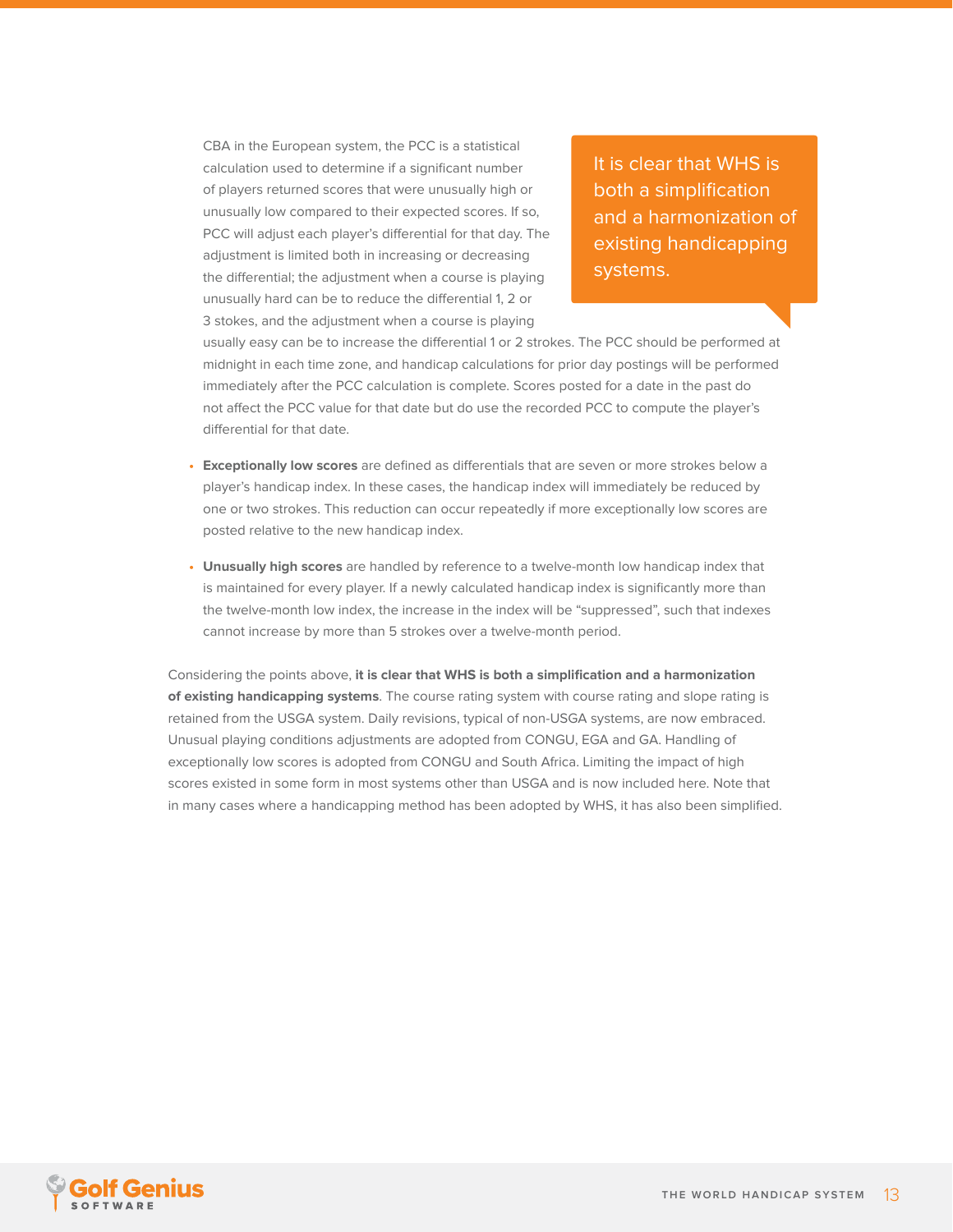### <span id="page-13-0"></span>Calculating Course and Playing Handicap **5.1**

What makes the handicap system really valuable is that a handicap index is "portable". A handicap index is based on a player's prior twenty rounds, then translated into a course handicap for the course and tee being played, finally resulting in a playing handicap. The course handicap is a function of the course rating and slope rating for the course/ tee being played (and possibly par), and the playing handicap is a function of the type of competition being played.

The basic methodology calls for first calculating a course handicap by multiplying the handicap index by slope rating and then dividing by 113. This is a new approach for handicapping systems that previously did not use a USGA slope rating. The next step, and it is optional at the National Association level, is to adjust for the difference between course rating and par for the tee being played. This course handicap is next multiplied by the handicap allowance (e.g., 90% in a fourball competition) and then rounded to a cardinal number that is the "playing handicap". If players are competing from different tees with different pars, a further adjustment is made as detailed below.

One welcome change for golfers using the USGA system is that the process of rounding handicaps is now much simpler. In the current USGA system, rounding is performed at every step in the process. Now rounding is done only once as the very last step.

An area where WHS both innovates and accommodates the differing needs of National Associations deals with the difference between course rating and par. This is best understood with a simple example. Consider a course with red tees (5,400 yards), white tees (6,200 yards) and blue tees (6,600 yards). For men, par is 72 for all three tees, but the course rating is 69.8 for the red tee, 72.1 for the white tee, and 73.6 for the blue tee. The slope rating is 128, 134 and 140, for the red, white and blue tees, respectively. Now consider a stroke play event among scratch golfers (handicap index equals zero), using a player vs. the field format with men playing off of different tees. Admittedly, this example is a bit contrived (scratch golfers would rarely play from the forward tee), but it eliminates dealing with adjustments for slope rating.

Because this event is composed of only scratch golfers, the course slope rating is not relevant, and therefore course handicap equals the handicap indexes, which are all zero. This competition clearly places the golfers playing off the blue tee at a serious disadvantage relative to the players on the white or red tees. Generally, we would predict a scratch golfer on the red tee to score 69 to 70 and the scratch golfer on the blue tee to post a score of 73 or 74. To rectify this anomaly, WHS allows National Associations the option to add a "course rating minus par" adjustment to the course handicap. Players on the red tee will now have a course handicap of 0 – (69.8 – 72) = -2.2, which rounds to -2. Players on the white tee will have a course handicap of 0.1, which rounds to zero, and players on the blue tee will have a course handicap of 1.6, which rounds to 2. Players on the blue tee will now be determined to have a four-stroke advantage over players on the red tee, which makes perfect sense since the difference in course ratings is 3.8 strokes.

![](_page_13_Picture_6.jpeg)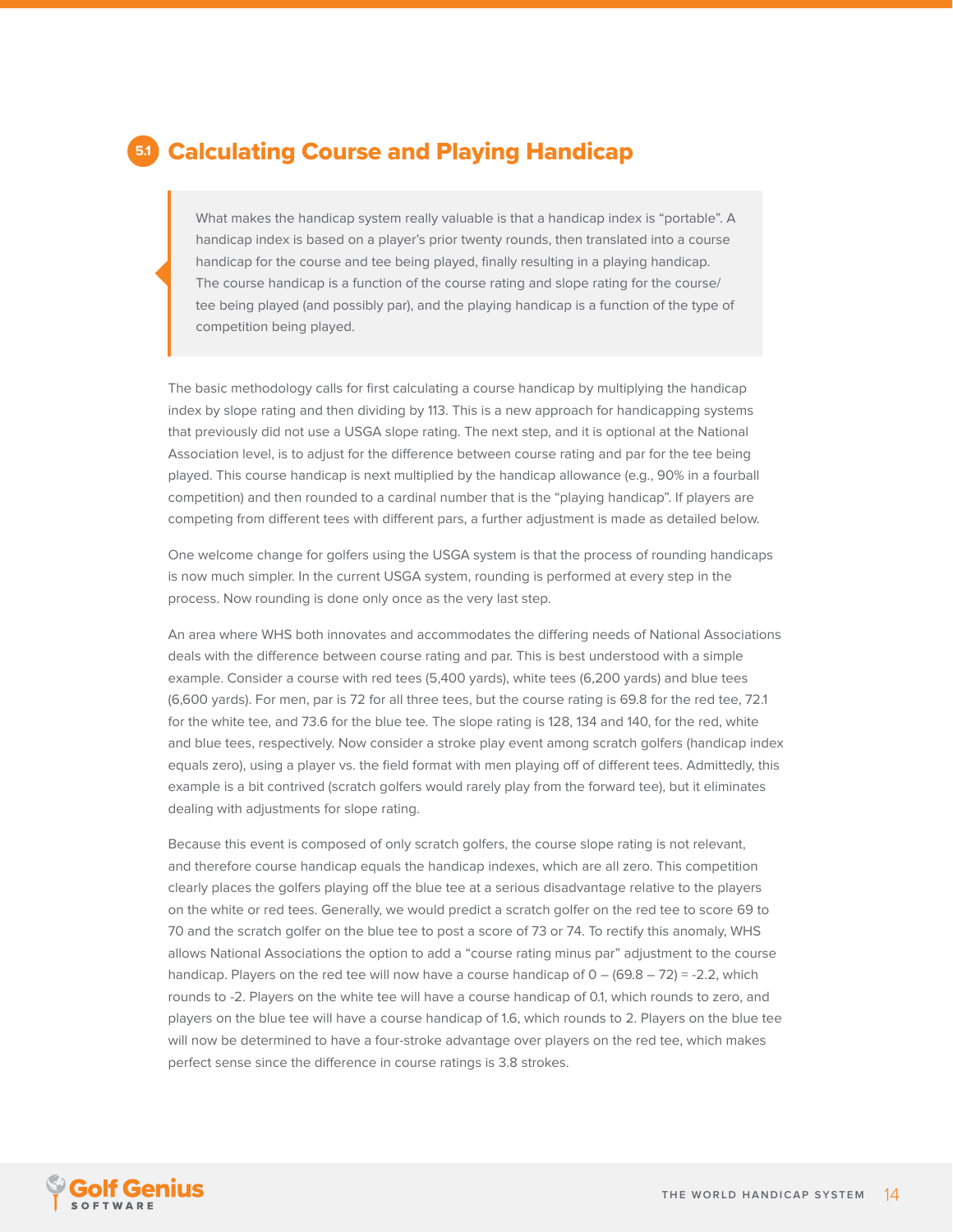<span id="page-14-0"></span>What if par is different for different tees? Let's take the case in the above example where par is 73 from the blue tee. Repeating the calculation, the players on the blue tees will now have a course handicap of  $0 - (73.6 - 73) = 0.6$  instead of the 1.6. To deal with this scenario, WHS specifies a further adjustment: players on a tee with a higher par get additional strokes equal to the difference in par for those tees. So, players on blue tees get an additional 1 stroke, thereby raising their course handicaps to 1.6, which rounds to 2. This final adjustment is not used for Stableford or par/bogey play because the difference in par is handled hole-by-hole; in Stableford play a 4 on a par 4 hole is two points and a 5 on a par 5 hole is still two points.

For National Associations that elect not to use course rating minus par, then the final step for competitions with players on different tees is to adjust for differences in course rating instead of differences in par. This treatment is equivalent to the much-misunderstood Section 3-5 in the USGA handicapping system. However, under the current USGA system, the course handicap would be rounded to an integer, then the difference in course rating would be added, then the final playing handicap would be rounded again. The WHS approach of rounding only once as a final step is more accurate.

### WHS: The Path Forward **6.0**

WHS is currently in the final stages of refinement. The next step will be implementation by National Associations and their software suppliers. The "golf specification" of WHS must be translated into an "IT specification" by software firms that plan to implement WHS on behalf of the National Associations.

While WHS will be ready for 2020 implementation, National Associations are under no obligation to meet that timeframe or any timeframe. The USGA has publicly committed to adoption and implementation on January 1, 2020, and Golf Australia has stated that they will convert to WHS in early 2020. The National Unions of the U.K. are likely to implement WHS sometime in 2020. The Kenya Golf Union recently issued a request for a proposal (RFP) from a local software firm to provide a WHS system.

How will National Associations implement WHS? There are two paths forward and possibly a third. First, an Association can contract with a local software development firm to build a custom implementation of WHS. More likely, Associations will work with software firms that have committed to building and maintaining WHS implementations. Golf Genius Software is one such firm, as is MSL in Australia. There will likely be a few more software suppliers who seek to serve multiple

![](_page_14_Picture_6.jpeg)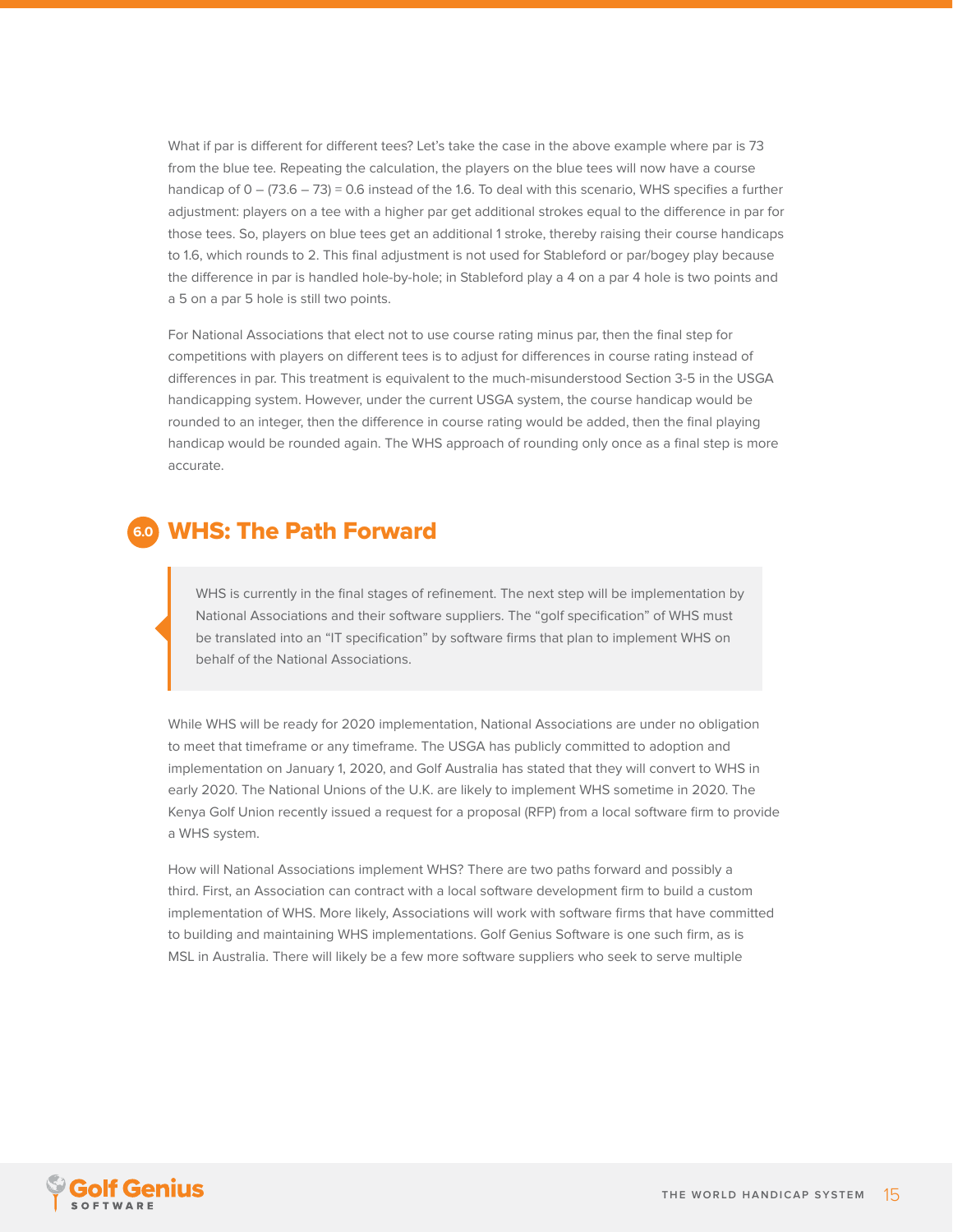<span id="page-15-0"></span>Associations with one common solution, perhaps by offering internationalization and language localization. Just as there are a number of tournament management products (the Golf Genius Tournament Management System is used today in over 40 countries), there may possibly be a number of WHS providers. Lastly, as a third option, some of the larger Associations might offer to partner with smaller Associations and provide WHS services on their behalf. Because virtually all modern software runs "in the cloud" it would be technologically straightforward for one Association to provide services to other Associations. While no Associations have yet announced any such plans, this path remains a possibility in order to provide for rapid, cost-effective implementations of WHS.

### The Important Role of Standards **6.1**

Standards make the world and our economy work—from things as simple as light bulbs fitting into sockets to global banks that routinely move trillions of dollars by adhering to common wire transfer standards. And no technology has impacted our lives more in the past fifty years than the internet, which at its core is nothing more than a set of standards by which computers talk to each other to view web pages, send and receive emails and communicate with millions of other applications—such as banking, shopping or golf handicapping services.

Technology standards provide for interoperability among different supplier's systems, which allows firms to specialize: I build processors, you build display screens, someone builds aluminum casings. Apple integrates these components (and obviously many more) into the wildly popular iPhone. Based on a supplier's comparative advantage, the process of specialization minimizes costs and raises quality at every step in the supply chain. The consumer is the ultimate beneficiary. Without standards that enable specialization, cell phones would cost thousands of dollars instead of hundreds of dollars.

WHS will not "just happen". Associations and software firms will need to make significant investments to make WHS one unified and interconnected handicapping system. The ultimate success of WHS will be a function of the total investment required by all National Associations implementing the specification. For this reason, the WHS Board would be well advised to act proactively to minimize total investment by encouraging standard interfaces.

A simple example makes the case for standards as a means to minimize overall cost and insure quality. Let's assume that by 2025, WHS has been adopted by virtually all Associations. The Associations have, in turn, relied on software suppliers for WHS-compliant handicapping calculation software.

![](_page_15_Picture_6.jpeg)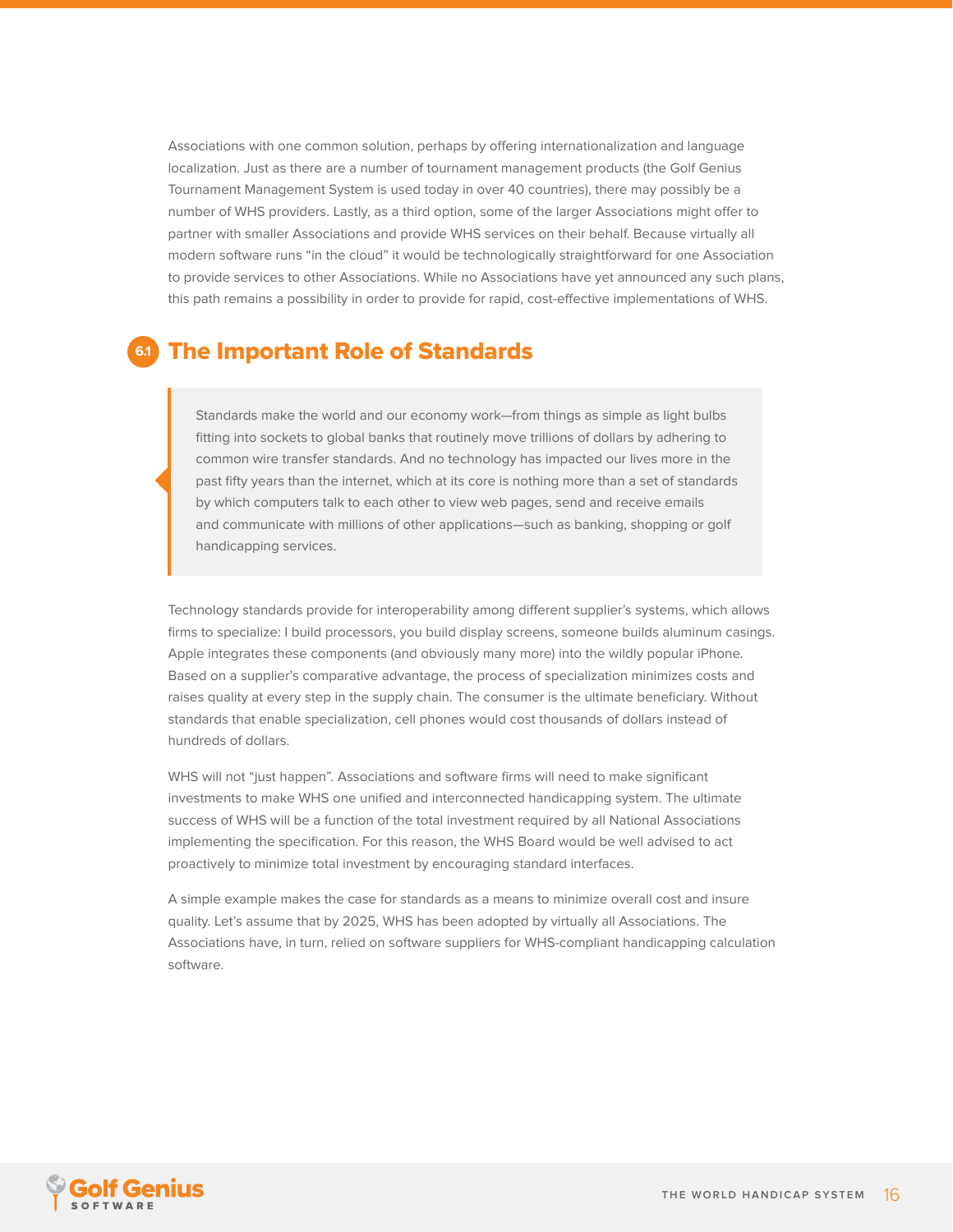**Consider two scenarios and the simple case of a golfer or golf professional accessing the WHS system at a National Association to retrieve handicap indexes or post scores.**

#### SCENARIO ONE

A tournament management system is used in different countries but the protocols/rules to post scores in each of these countries is different because there is no common approach (a standard) to implement the function "post scores" in WHS systems. Each system "speaks a different language". Costs rise exponentially with the number of countries served because each software system must implement the interfaces of each country's software. Ultimately, these costs are passed on to the Associations and to golfers.

Golf Genius Software is committed to working with the WHS Board and other software suppliers to minimize costs and maximize the success of WHS implementations for all parties.

#### SCENARIO TWO

The WHS board successfully convinces WHS software suppliers to work together to develop and implement a standardized way to retrieve handicaps, or the suppliers themselves decide that it is in their own best interest to work together on key standards. Golfers and golf professionals will be accessing different WHS systems (e.g., a golf professional in the U.S. routinely accesses the USGA system to retrieve handicap indexes for members, but needs to retrieve handicaps for guests from England, Scotland and Australia) but all implementations "speak the same language" (rely on a standard) to retrieve handicaps. One investment in software to retrieve handicaps works in every country. Costs do not rise at all as additional countries adopt WHS. Lower costs for software suppliers translate to lower costs for Associations and golfers. Standards prevail, and everyone wins. Almost every industry works this way, so why not the golf industry?

#### **Examples of cases where standards will be very useful include:**

- $\bullet$  Post a score, knowing the unique ID of a golfer in a country.
- $\bullet$  Retrieve a handicap index for a golfer, given country and unique golfer ID.
- Search a WHS database by name to find a golfer's unique ID and index.
- C Lookup the PCC for a particular course on a specific date.

![](_page_16_Picture_11.jpeg)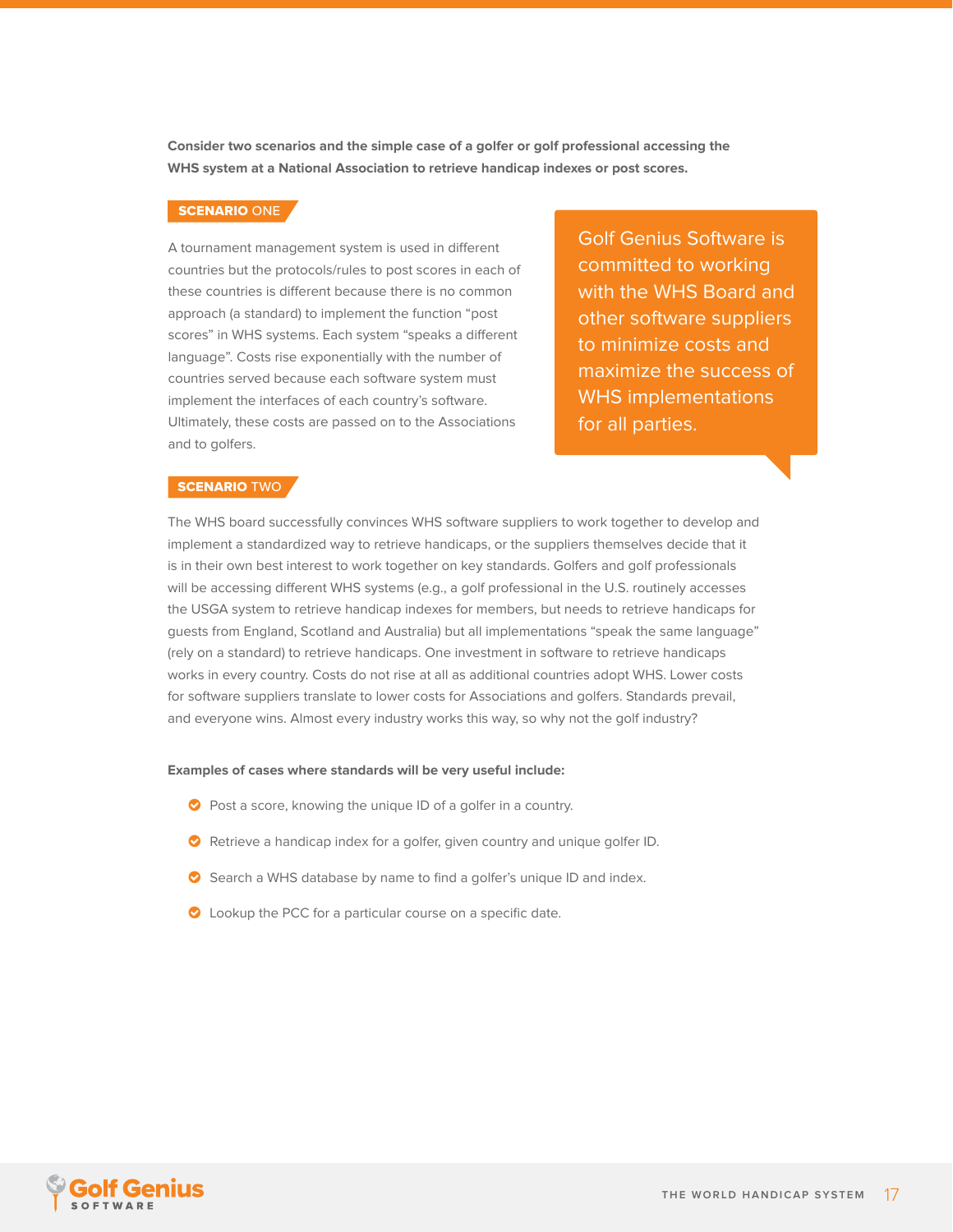<span id="page-17-0"></span>![](_page_17_Picture_0.jpeg)

WHS will be successful to the extent that it is implemented by some or all National Associations. We think the benefits are compelling, and that adoption is virtually assured.

We further believe that an even higher measure of success would be a significant increase in the number of golfers who have an official handicap index. Unfortunately, only about 10 million of the 50 million golfers around the world have an official index. What accounts for this surprisingly low percentage? Most National Associations require that a golfer be a member of a golf club to acquire an official handicap index. This is partly to facilitate "peer review" but also because clubs naturally want to attract new golfers and offering a handicapping service that provides a golf enthusiast with a handicap may be a motivator to join a club. In the U.S., roughly 2.3 million golfers out of 24 million have a USGA handicap

We further believe that an even higher measure of success would be a significant increase in the number of golfers who have an official handicap index.

index, and about that same number of golfers belong to the approximately 3,500 private clubs in the U.S. The other 22 million U.S. golfers play at the 11,500 public access and resort golf facilities. In the U.S., handicap indexes are calculated by the USGA but administered by state and regional golf associations, now referred to as Allied Golf Associations, or AGAs. Some AGAs have implemented strategies to attract public golfers, but as the numbers illustrate there is long way to go.

Many National Associations are trying to tackle this challenge by making it easy for "independent" or "nomadic" golfers to maintain an official handicap index. Golf Canada and Golf Australia are two examples. The implementation of WHS can and should be a rallying cry to make official handicaps much more ubiquitous. Just as the USGA set a challenge for improved player satisfaction and reduced resource usage by 2025, wouldn't a goal of 20 million golfers with official handicaps by 2025 be a worthy challenge? It would certainly validate the development of WHS and the industry's investment to implement WHS.

![](_page_17_Picture_6.jpeg)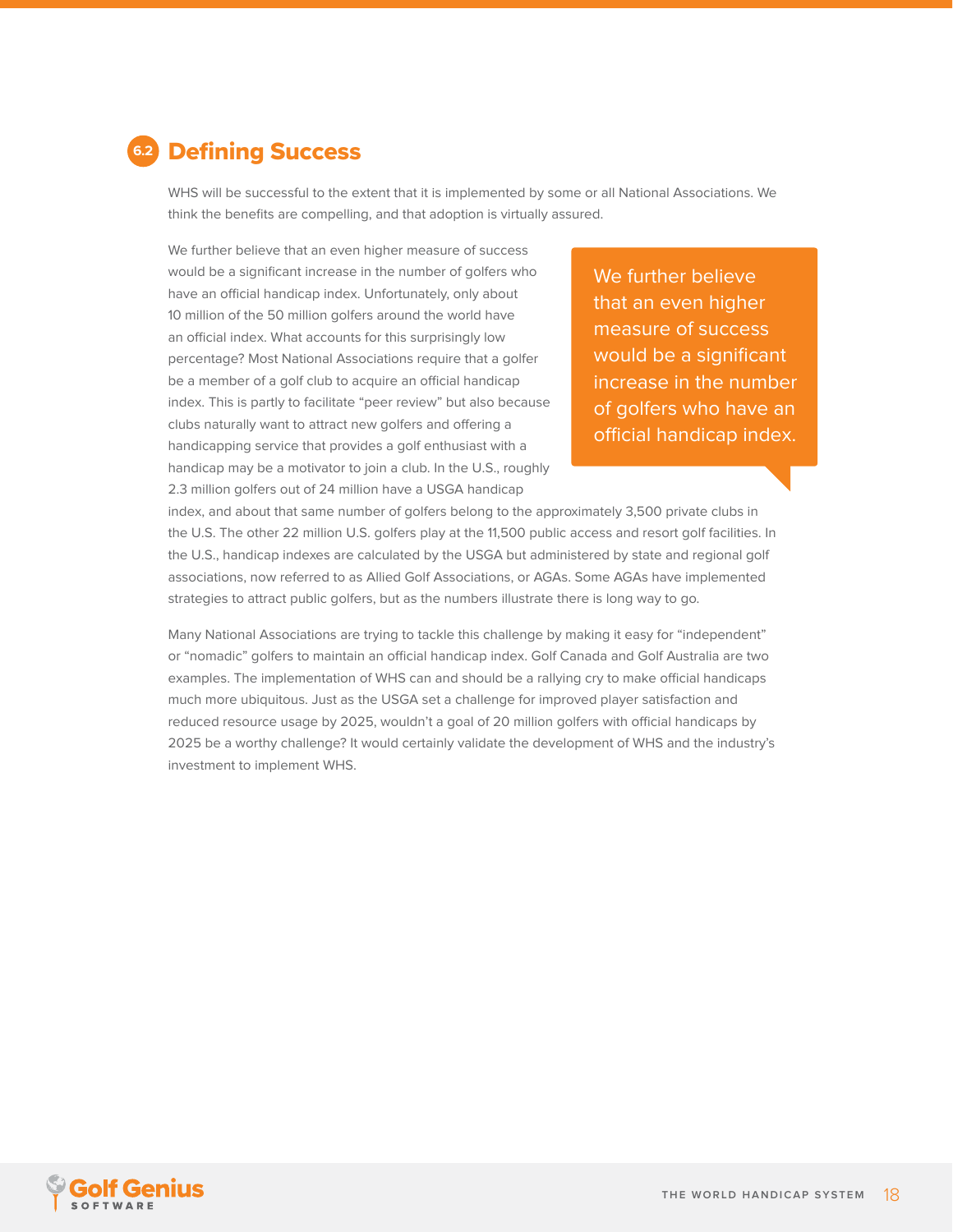<span id="page-18-0"></span>![](_page_18_Picture_0.jpeg)

WHS is a major step forward in unifying and simplifying handicapping for golfers. Along with the simplified Rules of Golf introduced by The R&A and the USGA in 2019, golf will be more accessible, easier to understand and benefit from improved pace of play.

Handicapping is essential to the game of golf because it "levels the playing field" among players of varying skill levels. This enables fair competition, whether in a casual weekend match or highly organized multi-day "net" golf tournaments involving hundreds of players.

The USGA system, CONGU and others offering handicapping services have facilitated and supported this notion of fairness within their jurisdictions for many years. With the implementation of WHS, the playing field will be leveled for all golfers regardless of where they play the game. Most importantly, golfers from different countries will compete with each other on a level playing field.

Reaching agreement on a single worldwide handicapping system was undoubtedly an arduous undertaking involving The R&A, the USGA, the Argentine Golf Association, the European Golf Association, the Council of National Golf Unions, Golf Australia and the South African Golf Association. The Japan Golf Association and Golf Canada also helped shape the new system. Together, they deserve a great deal of credit for what they have accomplished. Their achievement is truly "for the good of the game".

![](_page_18_Picture_5.jpeg)